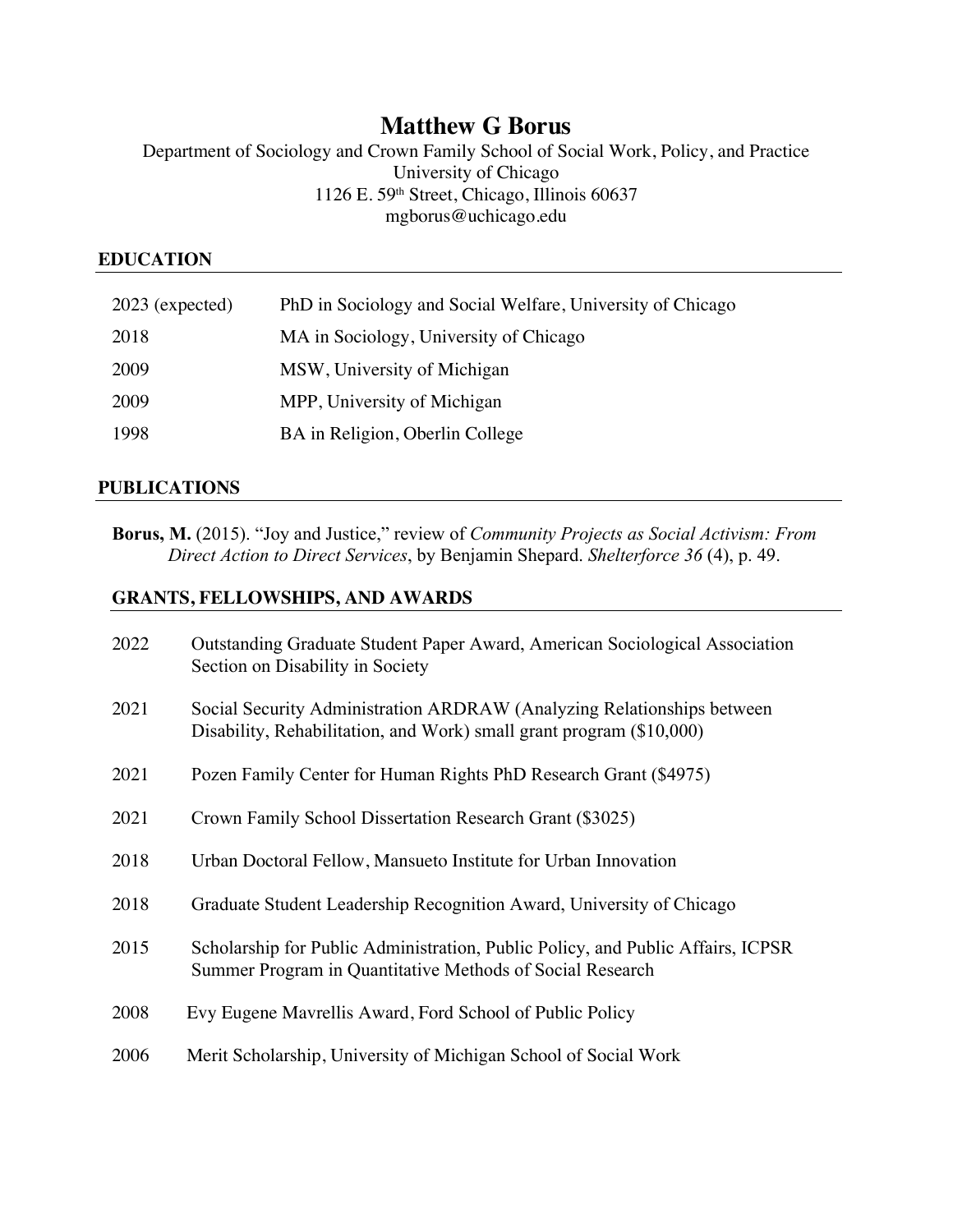### **ACADEMIC PRESENTATIONS**

"From Reasonable Accommodation to Incarceration: The Breadth of Disabled Citizenship." American Sociological Association annual meeting, August 2022.

"Disability, Work, and Self-Sufficiency Programs: Client Perspectives on SSI and SSDI." Research Conference on Self-Sufficiency, hosted by the US Administration for Children and Families, June 2022.

"Dispersed Organizing Before the Internet: The Case of the Disability Rag." American Sociological Association annual meeting, August 2021.

Discussant, "The Microbiome and Postcolonial Critique," presentation by Dr. Claire Decoteau at Medicine and its Objects workshop, November 2020.

"Dispersed Organizing Before the Internet: The Case of the Disability Rag." Emerging Scholars Workshop on *The Nonprofit Sector*, October 2020.

"What Works? A Critical Historical Analysis of Evidence-based Policymaking" with Emily Claypool. Accepted for the 2020 Society for the Study of Social Problems annual meeting, cancelled due to covid-19 pandemic.

"Historical and Contemporary Perspectives of Cross-Disciplinary Approaches to Social Work Knowledge Creation," workshop presenter, Council on Social Work Education annual program meeting, October 2019.

"Today, Wheelchair Riders at McDonalds': Racialized Construction of Disability Activism in a Grassroots Periodical of the 1980s." Society for the Study of Social Problems annual meeting, August 2019.

Discussant, "Imagining Subversive Futures" panel. MAPSS Graduate Student Academic Research Conference, University of Chicago, May 2019.

"Cross-Disciplinary Approaches for Responding to Social Work's Grand Challenges," roundtable presenter, Society for Social Work and Research annual conference, January 2019.

Discussant, "Recognizing/Misrecognizing Disability" panel. Chicago Disability Studies Conference, April 2018.

"Rag, Rights, and Radicalism: Creation of a Disability Activist Counterpublic in the 1980s." Presentation at Chicago Disability Studies Conference, April 2018.

"Paternalism and Professionalism: Tensions Between Social Work and the Disability Rights Movement." Poster presentation to the Society for Social Work and Research annual conference, January 2018.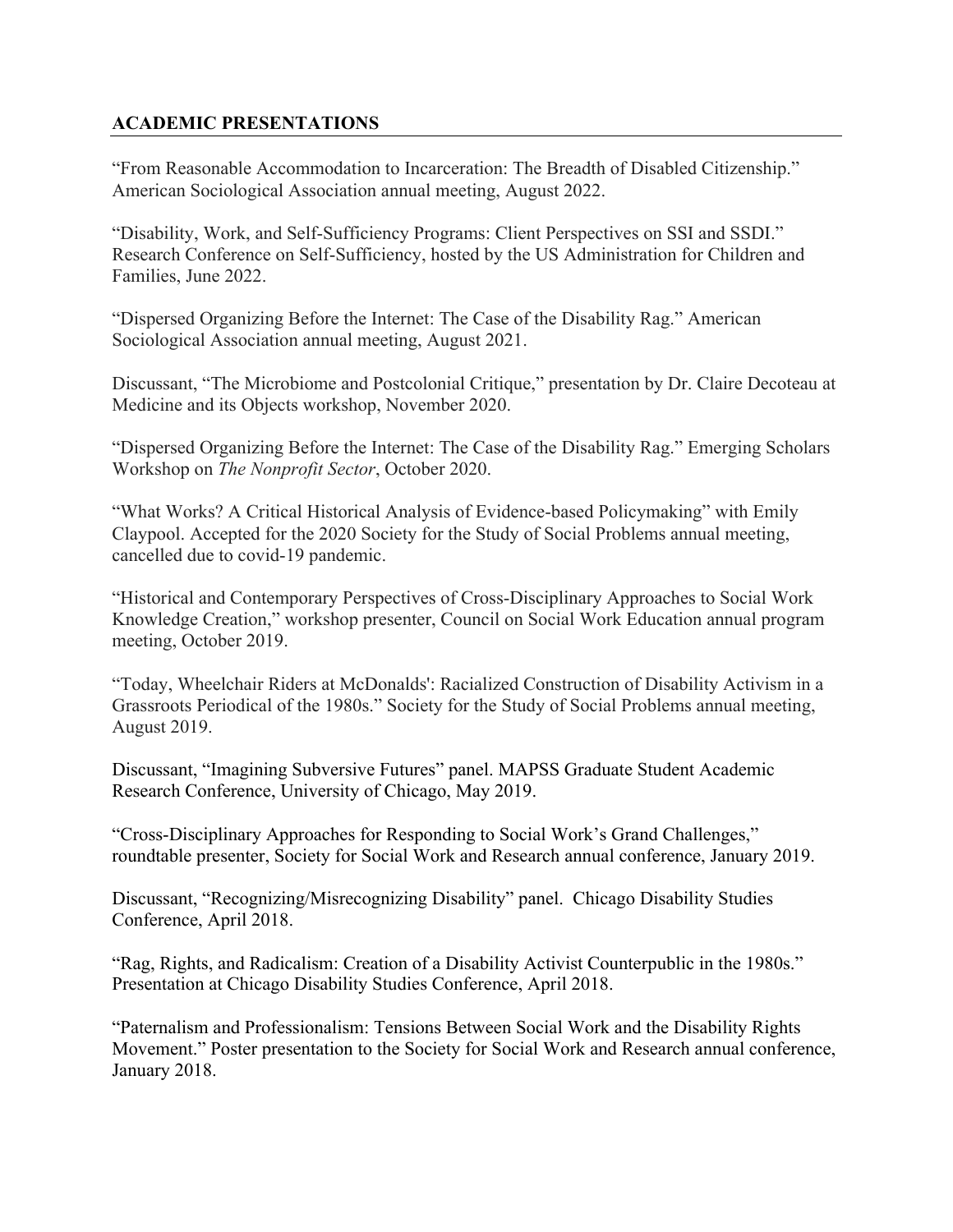"Professionalism vs. Self-Determination: Whose Status? Whose Empowerment?" Presentation to University of Chicago Disability Studies Reading Group, November 2017.

"Ragged Subjectivity: Liberal, Neoliberal, and Defiant Conceptions of Disability Activism." Presentation to University of Chicago Disability Studies Reading Group, May 2016.

"Reflections on Early Findings: The Administration for Children and Families (HHS) Perspective." Panel presentation at the 50<sup>th</sup> Annual Workshop of the National Association for Welfare Research and Statistics, Los Angeles, CA, September 2010.

"An Introduction to the TANF-SSI Disability Transition Project." Panelist at 13th Annual Welfare Research and Evaluation Conference, Washington, DC, June 2010.

"Healthy Relationships and Dating Violence: Adolescent Voice and Arts-Based Intervention in Delray, Detroit." With Hsun-Ta Hsu and Laura Norton-Cruz. Presented at the Annual Program Meeting of the Council on Social Work Education, San Antonio, TX, November 2009

## **TEACHING EXPERIENCE**

Social Intervention: Policies and Programs

- Lecturer, Social Work, University of Chicago, Winter 2019 and Winter 2020
- Teaching Assistant to Jennifer Mosley, Social Work, University of Chicago, Winter 2017

Community Organizing

• Lecturer, Social Work, University of Chicago, Spring 2019 and Winter 2018

Social Problems, Social Policy, & Social Change

• Teaching Assistant to Jennifer Mosley, Public Policy, University of Chicago, Spring 2017

Second Reader on Undergraduate Theses

- Heather Weller, Public Policy, 2021
- Ben Sarasin, Public Policy, 2022

Invited Guest Lectures

- Arts of Ministry: Community, Leadership, and Change, Professor Cynthia Lindner, University of Chicago Divinity School, Spring 2019, 2020, 2021, and 2022.
- Urban Social Work Program, Professor Julian Thompson, Chicago Center for Urban Life and Culture, Spring 2020, 2021, and 2022.

### **ACADEMIC SERVICE**

| $2021 -$ Present | Editorial Assistant, Social Service Review               |
|------------------|----------------------------------------------------------|
| $2018 -$ Present | Book Review Board member, American Journal of Sociology, |
| $2019 -$ Present | Peer reviewer (as needed), American Journal of Sociology |